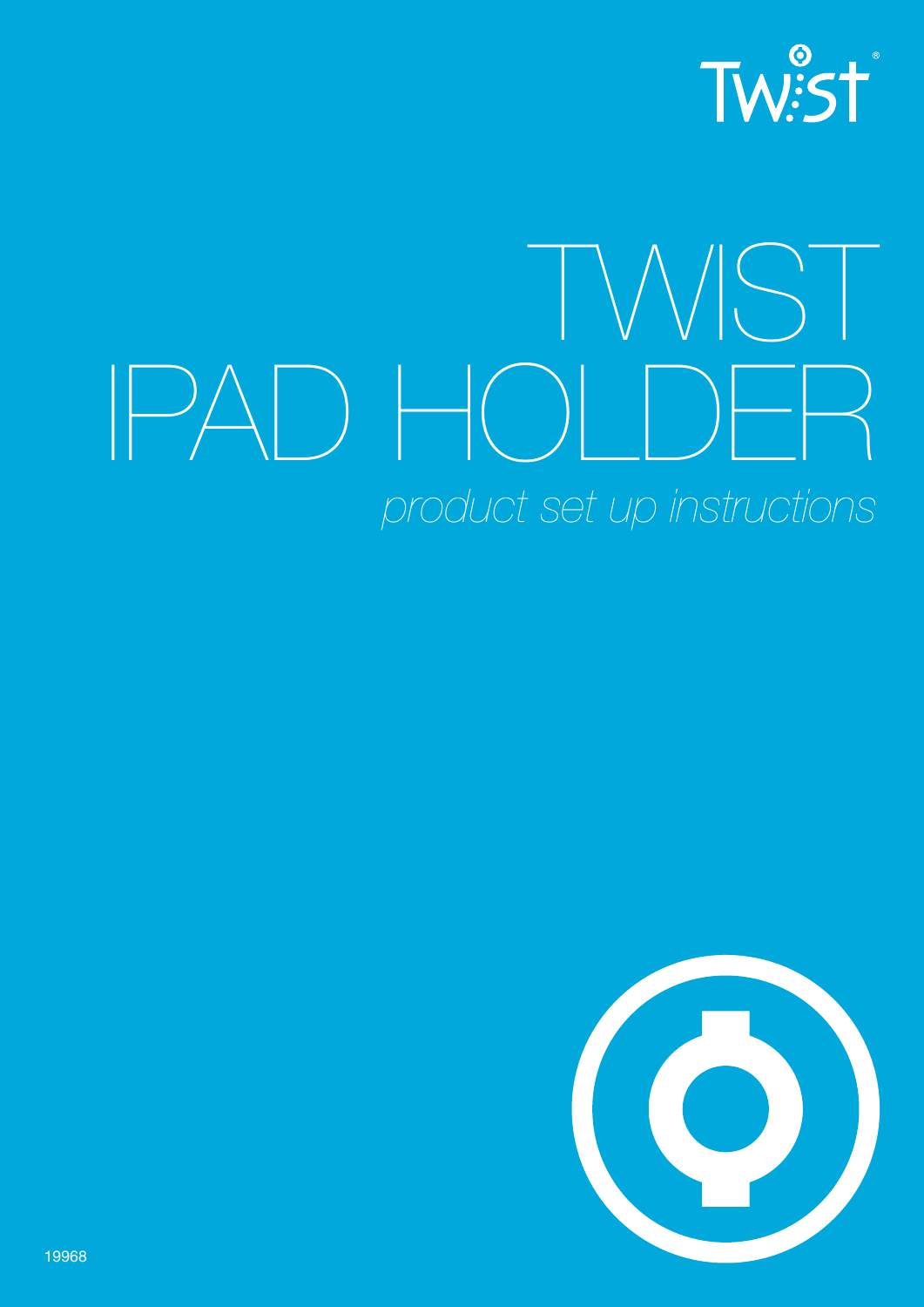

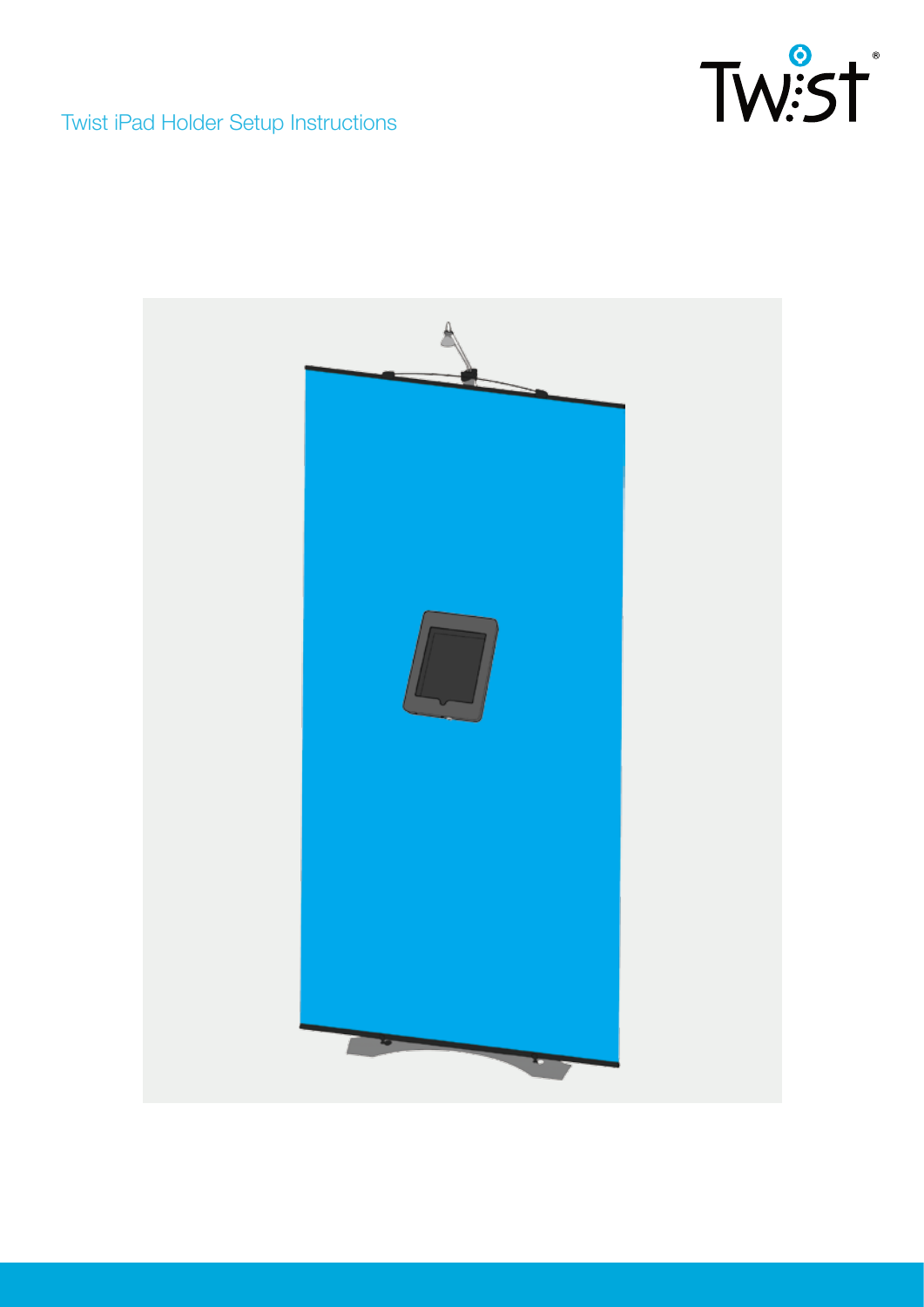



Place the Twist base on the floor.



1. Place the first Twist extrusion into the base.

2. Take the second Twist extrusion and place into the hole located at the top of the first one, twisting it 90 degrees to lock it in place.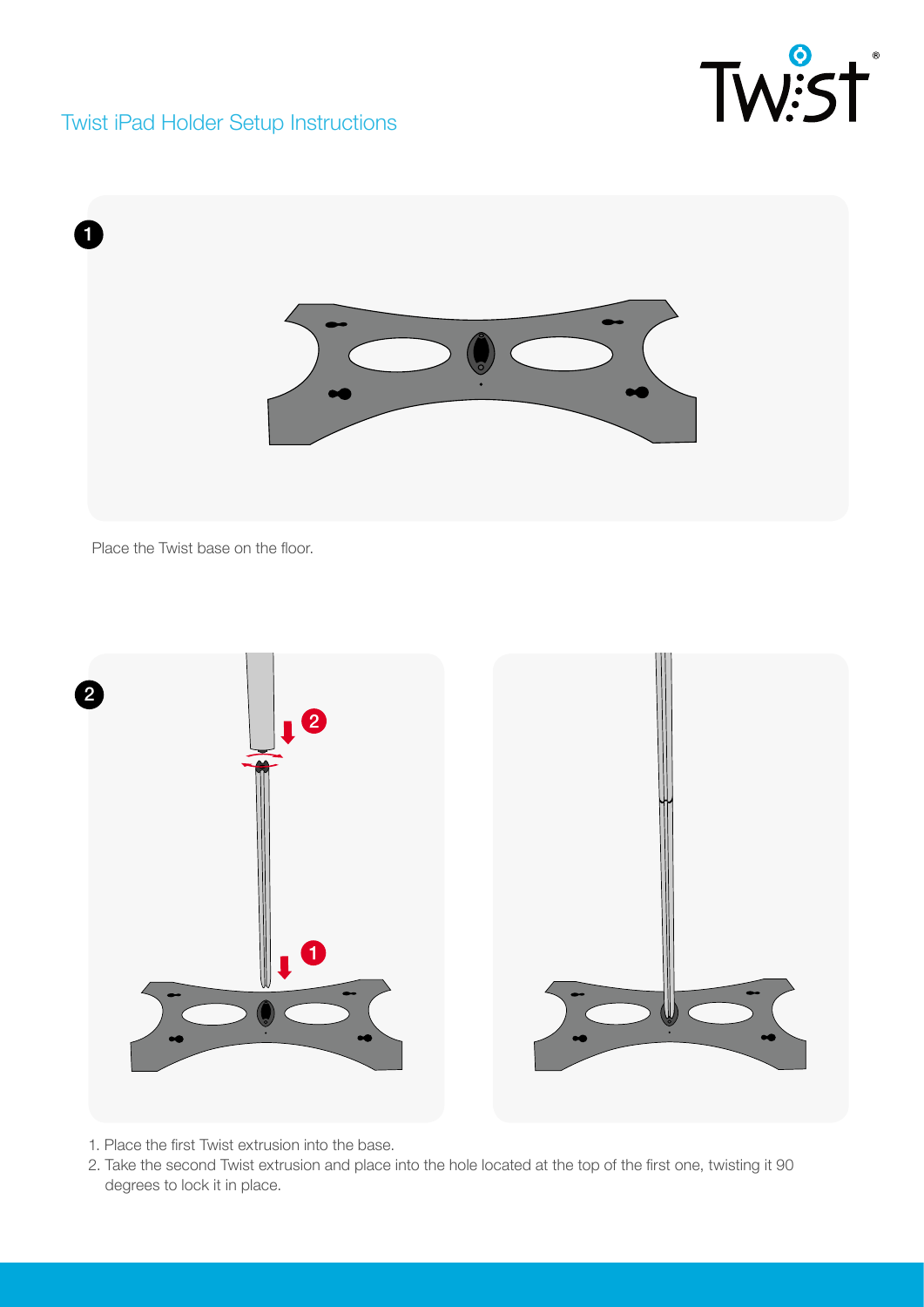## Tw:st

### Twist iPad Holder Setup Instructions



Insert iPad arm into the middle TWIST extrusion. Loosely tighten one of the screws to stop it falling down the complete extrusion.



Attach top Twist extrusion.



- 1. Position the arm so that the bolt aligns with the join of the two Twist extrusions.
- 2. Tighten the screws to lock it into place.



Hang the graphic.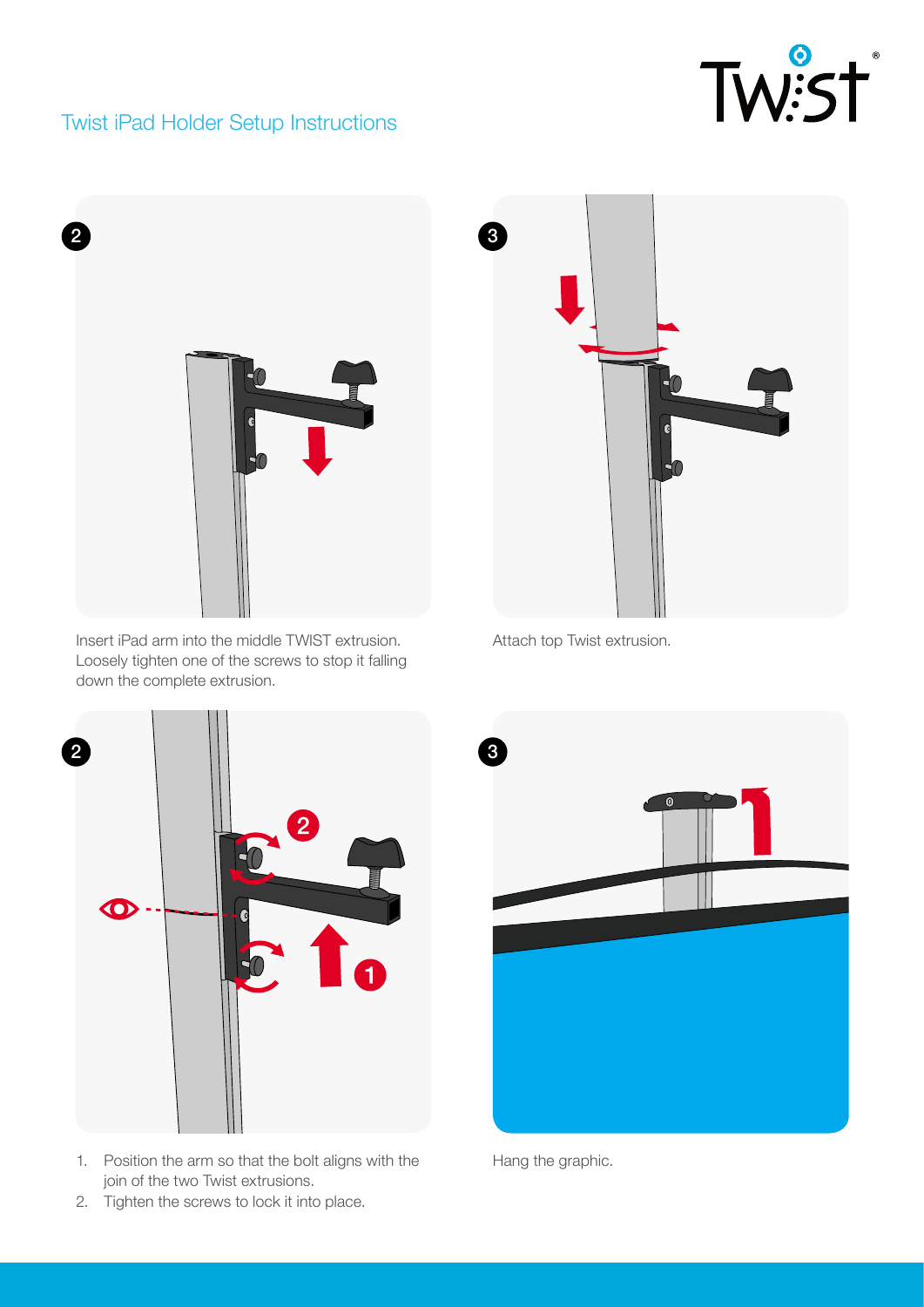



Carefully, push the arm through the graphic.



Pull down graphic and attach to the TWIST base.



- 1. Take the metal rod and connect to the iPad holder.
- 2. Secure it in place by tightening the screw.



- 1. Take the iPad holder and connect it to the arm.
- 2. Tighten the screw on the arm to secure it into place.